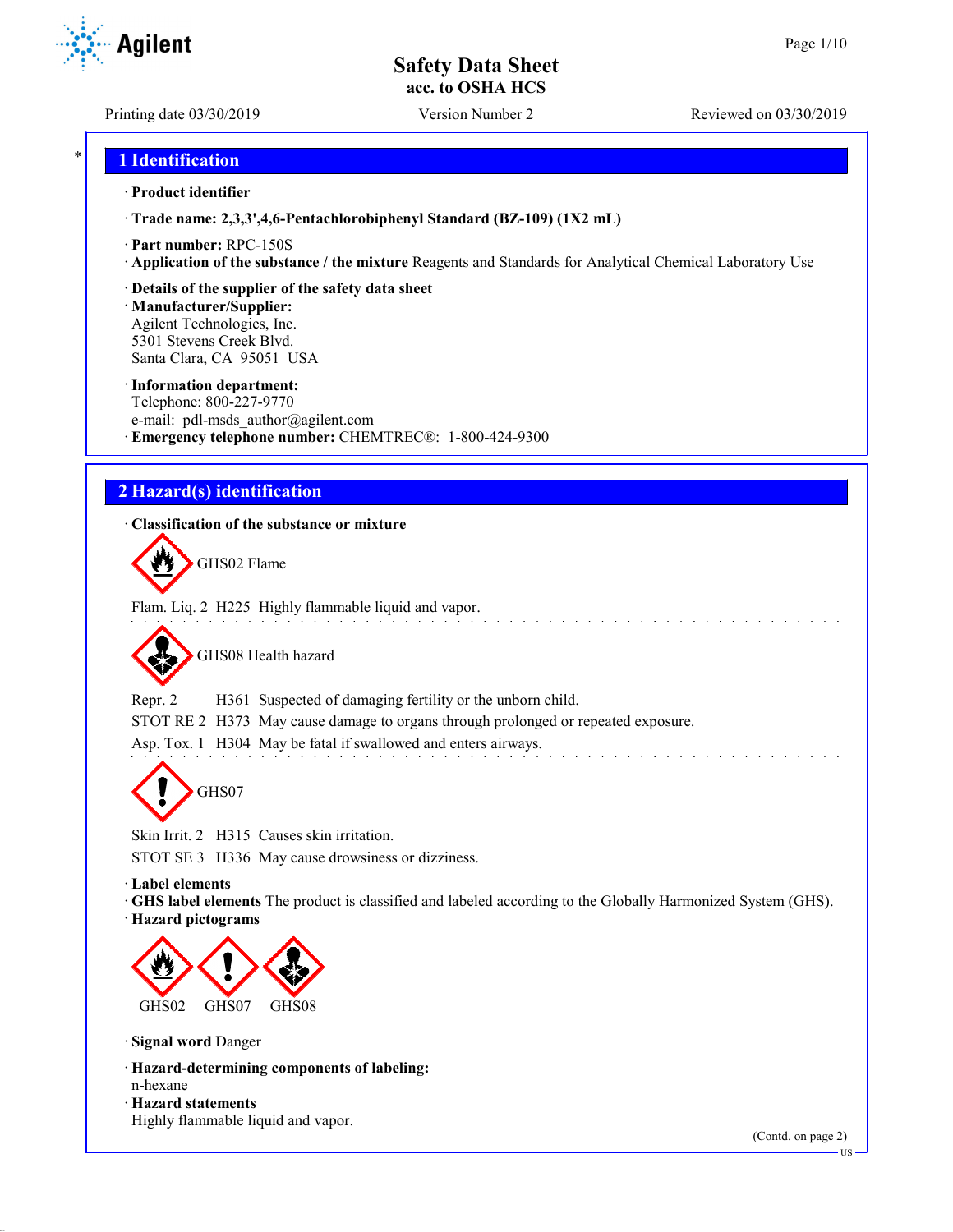Printing date 03/30/2019 Version Number 2 Reviewed on 03/30/2019

## **Trade name: 2,3,3',4,6-Pentachlorobiphenyl Standard (BZ-109) (1X2 mL)**

(Contd. of page 1) Causes skin irritation. Suspected of damaging fertility or the unborn child. May cause drowsiness or dizziness. May cause damage to organs through prolonged or repeated exposure. May be fatal if swallowed and enters airways. · **Precautionary statements** Obtain special instructions before use. Do not handle until all safety precautions have been read and understood. Keep away from heat/sparks/open flames/hot surfaces. - No smoking. Ground/bond container and receiving equipment. Use explosion-proof electrical/ventilating/lighting/equipment. Use only non-sparking tools. Take precautionary measures against static discharge. Do not breathe dust/fume/gas/mist/vapors/spray. Wash thoroughly after handling. Use only outdoors or in a well-ventilated area. Wear protective gloves/protective clothing/eye protection/face protection. If swallowed: Immediately call a poison center/doctor. Specific treatment (see on this label). Do NOT induce vomiting. If on skin (or hair): Take off immediately all contaminated clothing. Rinse skin with water/shower. IF INHALED: Remove person to fresh air and keep comfortable for breathing. IF exposed or concerned: Get medical advice/attention. Call a poison center/doctor if you feel unwell. Get medical advice/attention if you feel unwell. Take off contaminated clothing and wash it before reuse. If skin irritation occurs: Get medical advice/attention. In case of fire: Use for extinction: CO2, powder or water spray. Store in a well-ventilated place. Keep container tightly closed. Store in a well-ventilated place. Keep cool. Store locked up. Dispose of contents/container in accordance with local/regional/national/international regulations. · **Classification system:** · **NFPA ratings (scale 0 - 4)** 1 3  $\overline{0}$  $Health = 1$ Fire  $= 3$ Reactivity  $= 0$ · **HMIS-ratings (scale 0 - 4)** HEALTH FIRE REACTIVITY  $\boxed{0}$  Reactivity = 0  $\frac{1}{\Box}$  Health = 1  $3$  Fire = 3 · **Other hazards** · **Results of PBT and vPvB assessment** · **PBT:** Not applicable. · **vPvB:** Not applicable. US



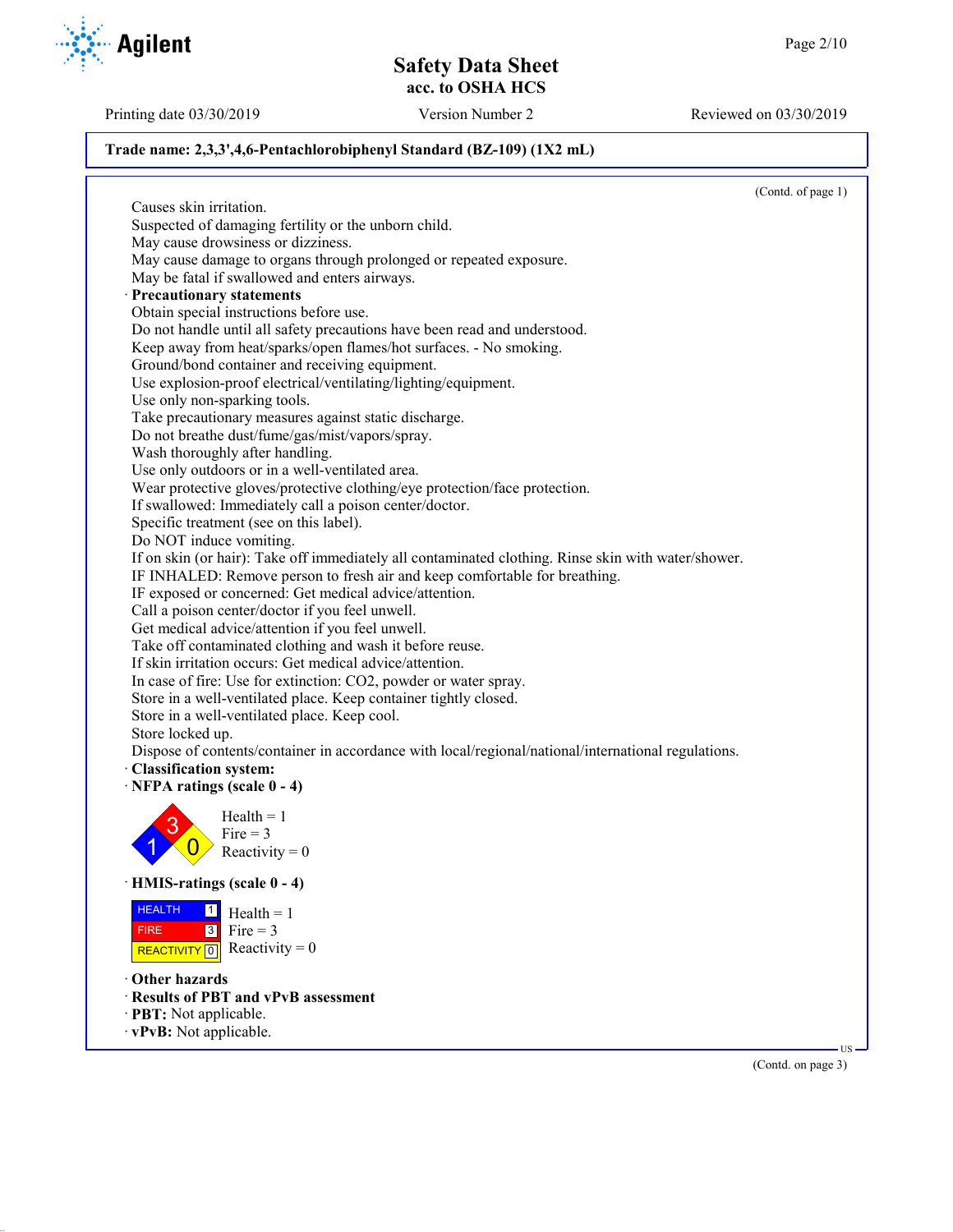Printing date 03/30/2019 Version Number 2 Reviewed on 03/30/2019

## **Trade name: 2,3,3',4,6-Pentachlorobiphenyl Standard (BZ-109) (1X2 mL)**

(Contd. of page 2)

## **3 Composition/information on ingredients**

· **Chemical characterization: Mixtures**

· **Description:** Mixture of the substances listed below with nonhazardous additions.

#### · **Dangerous components:**

110-54-3 n-hexane 99.985%

## **4 First-aid measures**

#### · **Description of first aid measures**

· **General information:**

Immediately remove any clothing soiled by the product.

Symptoms of poisoning may even occur after several hours; therefore medical observation for at least 48 hours after the accident.

- · **After inhalation:** In case of unconsciousness place patient stably in side position for transportation.
- · **After skin contact:** Immediately wash with water and soap and rinse thoroughly.
- · **After eye contact:** Rinse opened eye for several minutes under running water.
- · **After swallowing:** If symptoms persist consult doctor.
- · **Information for doctor:**
- · **Most important symptoms and effects, both acute and delayed** No further relevant information available.
- · **Indication of any immediate medical attention and special treatment needed**
- No further relevant information available.

# **5 Fire-fighting measures**

- · **Extinguishing media**
- · **Suitable extinguishing agents:**
- CO2, extinguishing powder or water spray. Fight larger fires with water spray or alcohol resistant foam.
- · **For safety reasons unsuitable extinguishing agents:** Water with full jet
- · **Special hazards arising from the substance or mixture**
- During heating or in case of fire poisonous gases are produced.
- · **Advice for firefighters**
- · **Protective equipment:** Mouth respiratory protective device.

# **6 Accidental release measures**

· **Personal precautions, protective equipment and emergency procedures** Mount respiratory protective device. Wear protective equipment. Keep unprotected persons away. · **Environmental precautions:** Do not allow to enter sewers/ surface or ground water. · **Methods and material for containment and cleaning up:** Absorb with liquid-binding material (sand, diatomite, acid binders, universal binders, sawdust). Dispose contaminated material as waste according to item 13. Ensure adequate ventilation. **Reference to other sections** See Section 7 for information on safe handling.

See Section 8 for information on personal protection equipment.

See Section 13 for disposal information.

(Contd. on page 4)





US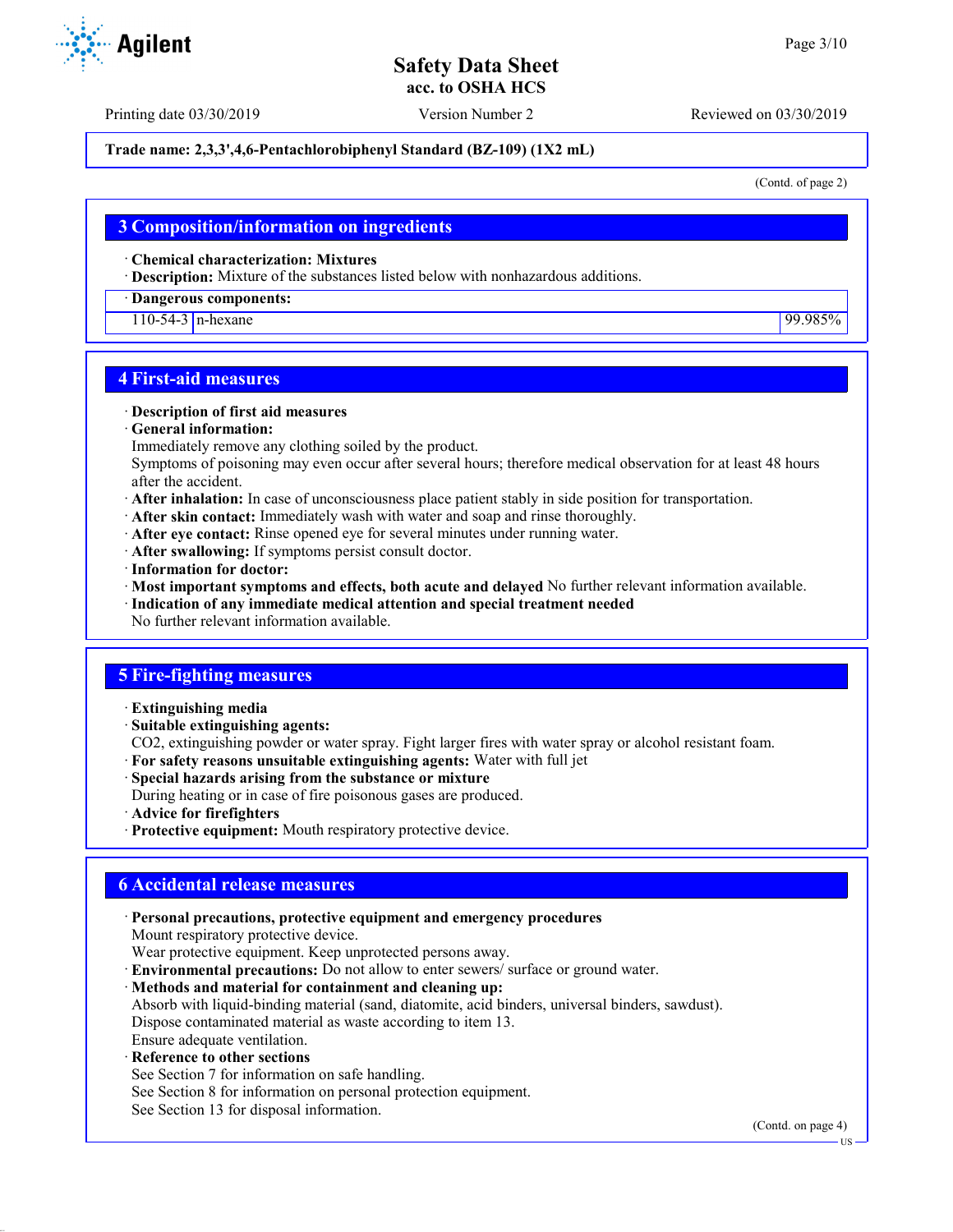Printing date 03/30/2019 Version Number 2 Reviewed on 03/30/2019

**Trade name: 2,3,3',4,6-Pentachlorobiphenyl Standard (BZ-109) (1X2 mL)**

(Contd. of page 3)

## · **Protective Action Criteria for Chemicals**

· **PAC-1:** 110-54-3 n-hexane 260 ppm

· **PAC-2:**

110-54-3 n-hexane 2900\* ppm

· **PAC-3:**

110-54-3 n-hexane 8600<sup>\*\*</sup> ppm

# **7 Handling and storage**

### · **Handling:**

- · **Precautions for safe handling**
- Ensure good ventilation/exhaustion at the workplace.

Open and handle receptacle with care.

Prevent formation of aerosols.

· **Information about protection against explosions and fires:** Keep ignition sources away - Do not smoke. Protect against electrostatic charges. Keep respiratory protective device available.

- · **Conditions for safe storage, including any incompatibilities**
- · **Storage:**
- · **Requirements to be met by storerooms and receptacles:** Store in a cool location.
- · **Information about storage in one common storage facility:** Not required.
- Further information about storage conditions:
- Keep receptacle tightly sealed.

Store in cool, dry conditions in well sealed receptacles.

**Specific end use(s)** No further relevant information available.

# \* **8 Exposure controls/personal protection**

· **Additional information about design of technical systems:** No further data; see item 7.

#### · **Control parameters**

· **Components with limit values that require monitoring at the workplace:**

## **110-54-3 n-hexane**

PEL Long-term value: 1800 mg/m<sup>3</sup>, 500 ppm

- REL Long-term value:  $180 \text{ mg/m}^3$ , 50 ppm
- TLV Long-term value:  $176 \text{ mg/m}^3$ , 50 ppm Skin; BEI

# · **Ingredients with biological limit values:**

# **110-54-3 n-hexane**

## $BEI$  0.4 mg/L

Medium: urine

Time: end of shift at end of workweek

Parameter: 2.5-Hexanedione without hydrolysis

· **Additional information:** The lists that were valid during the creation were used as basis.

(Contd. on page 5)



US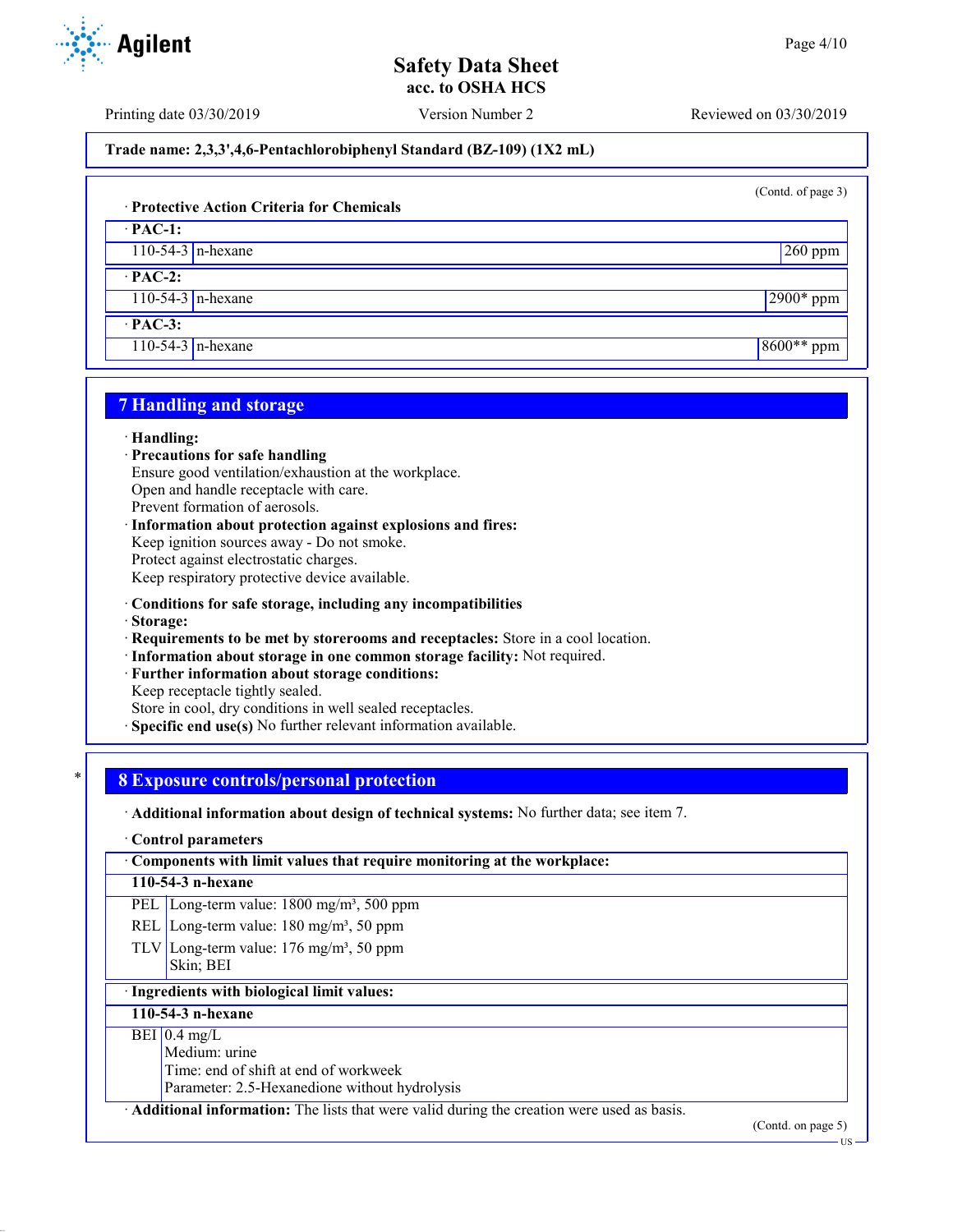Printing date 03/30/2019 Version Number 2 Reviewed on 03/30/2019

## **Trade name: 2,3,3',4,6-Pentachlorobiphenyl Standard (BZ-109) (1X2 mL)**

(Contd. of page 4)

· **Exposure controls** · **Personal protective equipment:** · **General protective and hygienic measures:** Keep away from foodstuffs, beverages and feed. Immediately remove all soiled and contaminated clothing. Wash hands before breaks and at the end of work. Store protective clothing separately. Avoid contact with the skin. Avoid contact with the eyes and skin. · **Breathing equipment:** When used as intended with Agilent instruments, the use of the product under normal laboratory conditions and with standard practices does not result in significant airborne exposures and therefore respiratory protection is not needed. Under an emergency condition where a respirator is deemed necessary, use a NIOSH or equivalent approved device/equipment with appropriate organic or acid gas cartridge. · **Protection of hands:** Although not recommended for constant contact with the chemicals or for clean-up, nitrile gloves 11-13 mil thickness are recommended for normal use. The breakthrough time is 1 hr. For cleaning a spill where there is direct contact of the chemical, butyl rubber gloves are recommended 12-15 mil thickness with breakthrough times exceeding 4 hrs. Supplier recommendations should be followed. · **Material of gloves** For normal use: nitrile rubber, 11-13 mil thickness For direct contact with the chemical: butyl rubber, 12-15 mil thickness · **Penetration time of glove material** For normal use: nitrile rubber: 1 hour For direct contact with the chemical: butyl rubber: >4 hours Eye protection: Tightly sealed goggles **9 Physical and chemical properties** · **Information on basic physical and chemical properties** · **General Information** · **Appearance:** Form: Fluid **Color:** Colorless **· Odor:** Characteristic Characteristic Characteristic Characteristic Characteristic Characteristic Characteristic Characteristic Characteristic Characteristic Characteristic Characteristic Characteristic Characteristic Ch **· Odor threshold: PH-value:** Not determined. · **Change in condition Melting point/Melting range:**  $-95 \degree C (-139 \degree F)$ **Boiling point/Boiling range:** 69 °C (156.2 °F)  $\cdot$  **Flash point:**  $-22 \degree C (-7.6 \degree F)$ **Flammability (solid, gaseous):** Not applicable. (Contd. on page 6) US

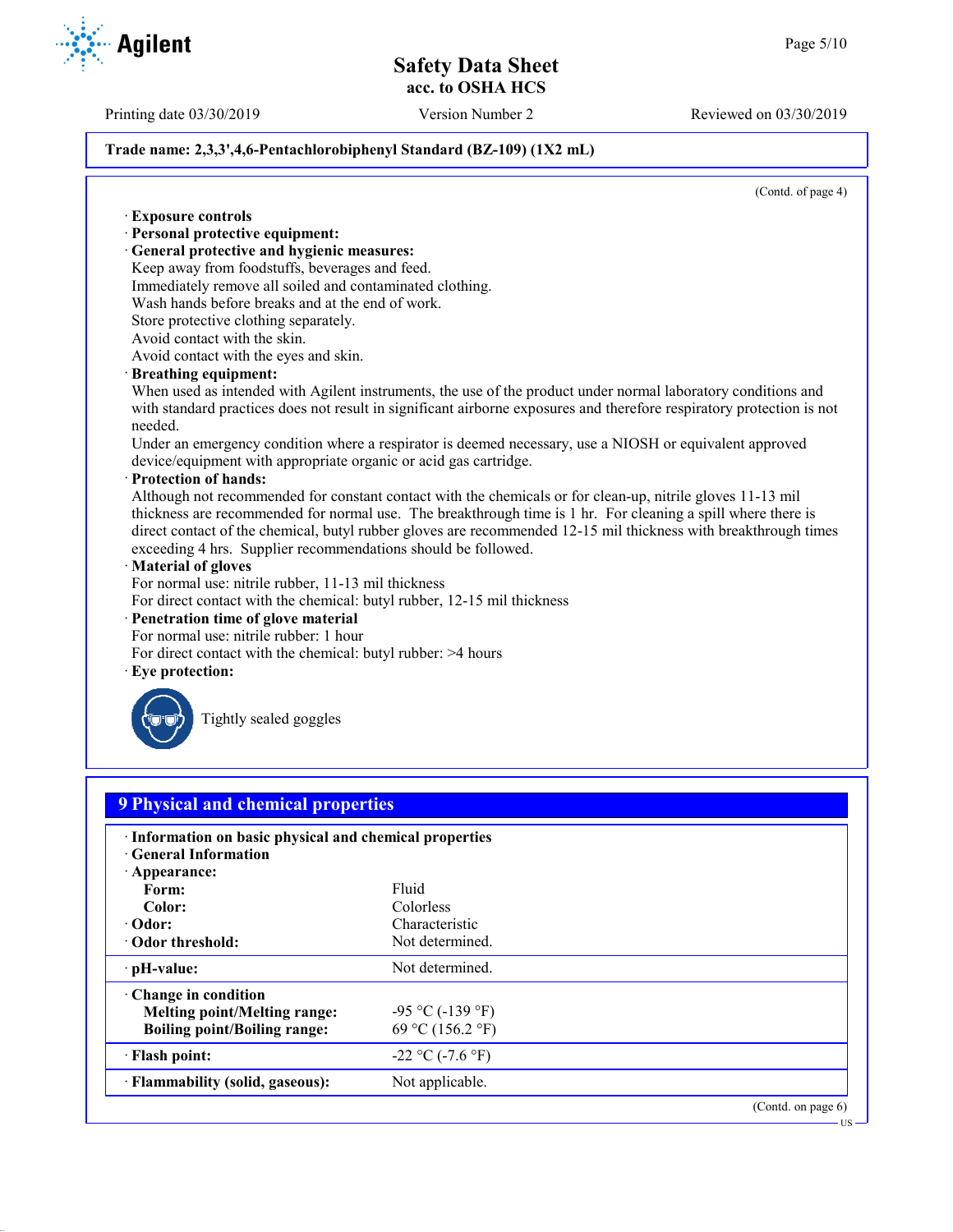Printing date 03/30/2019 Version Number 2 Reviewed on 03/30/2019

## **Trade name: 2,3,3',4,6-Pentachlorobiphenyl Standard (BZ-109) (1X2 mL)**

|                                                            | (Contd. of page 5)                                                                            |
|------------------------------------------------------------|-----------------------------------------------------------------------------------------------|
| · Ignition temperature:                                    | 240 °C (464 °F)                                                                               |
| · Decomposition temperature:                               | Not determined                                                                                |
| Auto igniting:                                             | Product is not selfigniting.                                                                  |
| Danger of explosion:                                       | Product is not explosive. However, formation of explosive air/vapor<br>mixtures are possible. |
| <b>Explosion limits:</b>                                   |                                                                                               |
| Lower:                                                     | $1.2$ Vol $%$                                                                                 |
| Upper:                                                     | $7.4$ Vol $%$                                                                                 |
| $\cdot$ Vapor pressure at 20 °C (68 °F):                   | 110 hPa (82.5 mm Hg)                                                                          |
| $\cdot$ Density at 20 °C (68 °F):                          | $0.7$ g/cm <sup>3</sup> (5.8415 lbs/gal)                                                      |
| · Relative density                                         | Not determined.                                                                               |
| · Vapor density                                            | Not determined.                                                                               |
| · Evaporation rate                                         | Not determined.                                                                               |
| Solubility in / Miscibility with                           |                                                                                               |
| Water at 20 $^{\circ}$ C (68 $^{\circ}$ F):                | $0.1$ g/l                                                                                     |
| · Partition coefficient (n-octanol/water): Not determined. |                                                                                               |
| · Viscosity:                                               |                                                                                               |
| Dynamic:                                                   | Not determined                                                                                |
| Kinematic:                                                 | Not determined.                                                                               |
| Solvent content:                                           |                                                                                               |
| <b>Organic solvents:</b>                                   | $100.0\%$                                                                                     |
| <b>VOC</b> content:                                        | 99.98%                                                                                        |
|                                                            | 999.8 g/l / 8.34 lb/gal                                                                       |
| • Other information                                        | No further relevant information available.                                                    |

# **10 Stability and reactivity**

· **Reactivity** No further relevant information available.

· **Chemical stability**

- · **Thermal decomposition / conditions to be avoided:** No decomposition if used according to specifications.
- · **Possibility of hazardous reactions** No dangerous reactions known.
- · **Conditions to avoid** No further relevant information available.
- · **Incompatible materials:** No further relevant information available.
- · **Hazardous decomposition products:** No dangerous decomposition products known.

# **11 Toxicological information**

· **Information on toxicological effects**

· **Acute toxicity:**

· **LD/LC50 values that are relevant for classification:**

**ATE (Acute Toxicity Estimate)**

Oral LD50 5,001 mg/kg (rat)

Dermal LD50 3,000 mg/kg (rabbit)

(Contd. on page 7)



US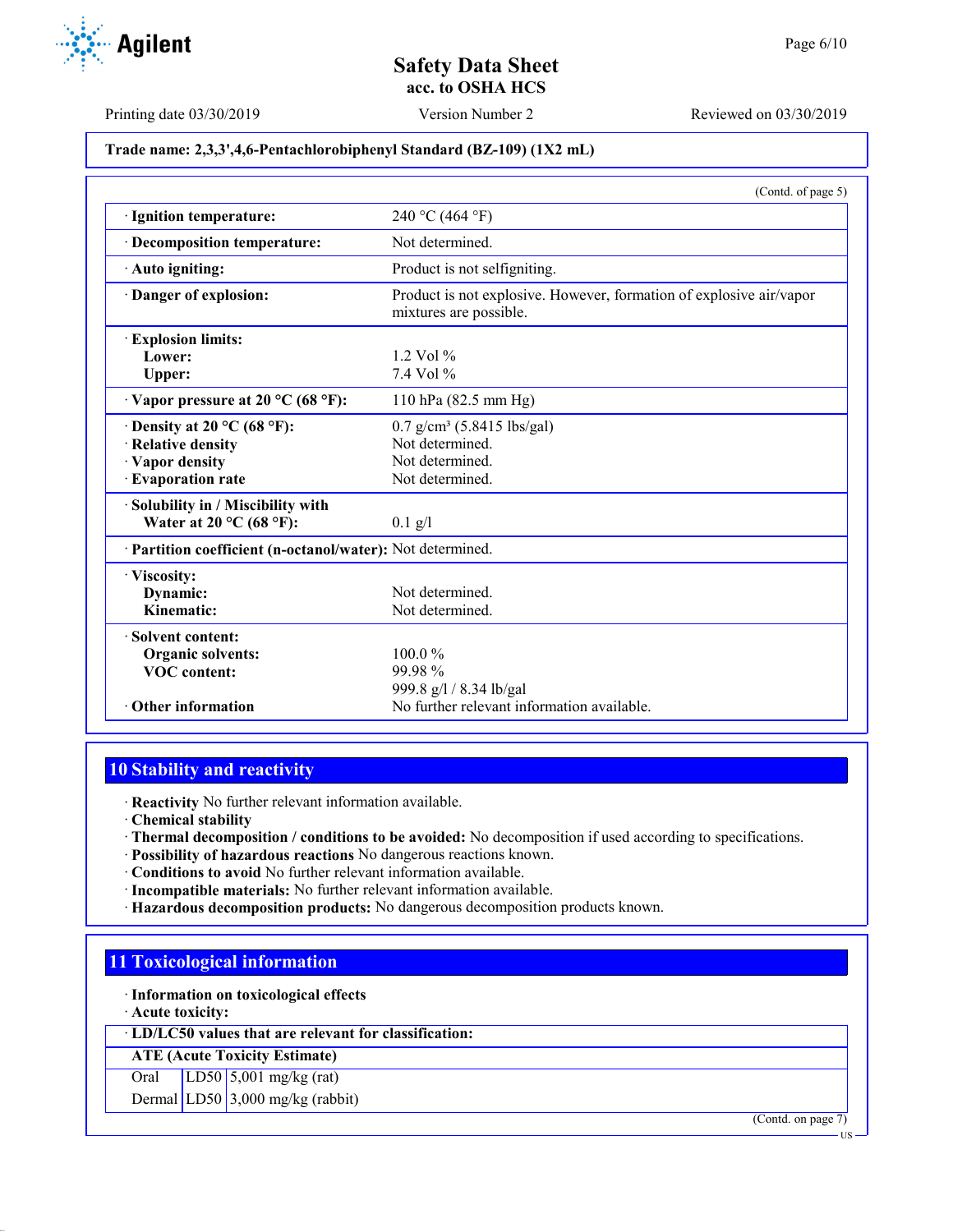Printing date 03/30/2019 Version Number 2 Reviewed on 03/30/2019

## **Trade name: 2,3,3',4,6-Pentachlorobiphenyl Standard (BZ-109) (1X2 mL)**

(Contd. of page 6)

## **110-54-3 n-hexane**

Oral LD50 5,000 mg/kg (rat)

Dermal LD50 3,000 mg/kg (rabbit)

## · **Primary irritant effect:**

· **on the skin:** Irritant to skin and mucous membranes.

· **on the eye:** No irritating effect.

· **Sensitization:** No sensitizing effects known.

· **Additional toxicological information:**

The product shows the following dangers according to internally approved calculation methods for preparations: Irritant

### · **Carcinogenic categories**

· **IARC (International Agency for Research on Cancer)**

None of the ingredients is listed.

## · **NTP (National Toxicology Program)**

None of the ingredients is listed.

## · **OSHA-Ca (Occupational Safety & Health Administration)**

None of the ingredients is listed.

# **12 Ecological information**

- · **Toxicity**
- · **Aquatic toxicity:** No further relevant information available.
- · **Persistence and degradability** No further relevant information available.
- · **Behavior in environmental systems:**
- · **Bioaccumulative potential** No further relevant information available.
- · **Mobility in soil** No further relevant information available.
- · **Additional ecological information:**
- · **General notes:**
- Water hazard class 2 (Self-assessment): hazardous for water
- Do not allow product to reach ground water, water course or sewage system.

Danger to drinking water if even small quantities leak into the ground.

- · **Results of PBT and vPvB assessment**
- · **PBT:** Not applicable.
- · **vPvB:** Not applicable.
- · **Other adverse effects** No further relevant information available.

# **13 Disposal considerations**

- · **Waste treatment methods**
- · **Recommendation:**

Must not be disposed of together with household garbage. Do not allow product to reach sewage system.

- · **Uncleaned packagings:**
- · **Recommendation:** Disposal must be made according to official regulations.

(Contd. on page 8)

US

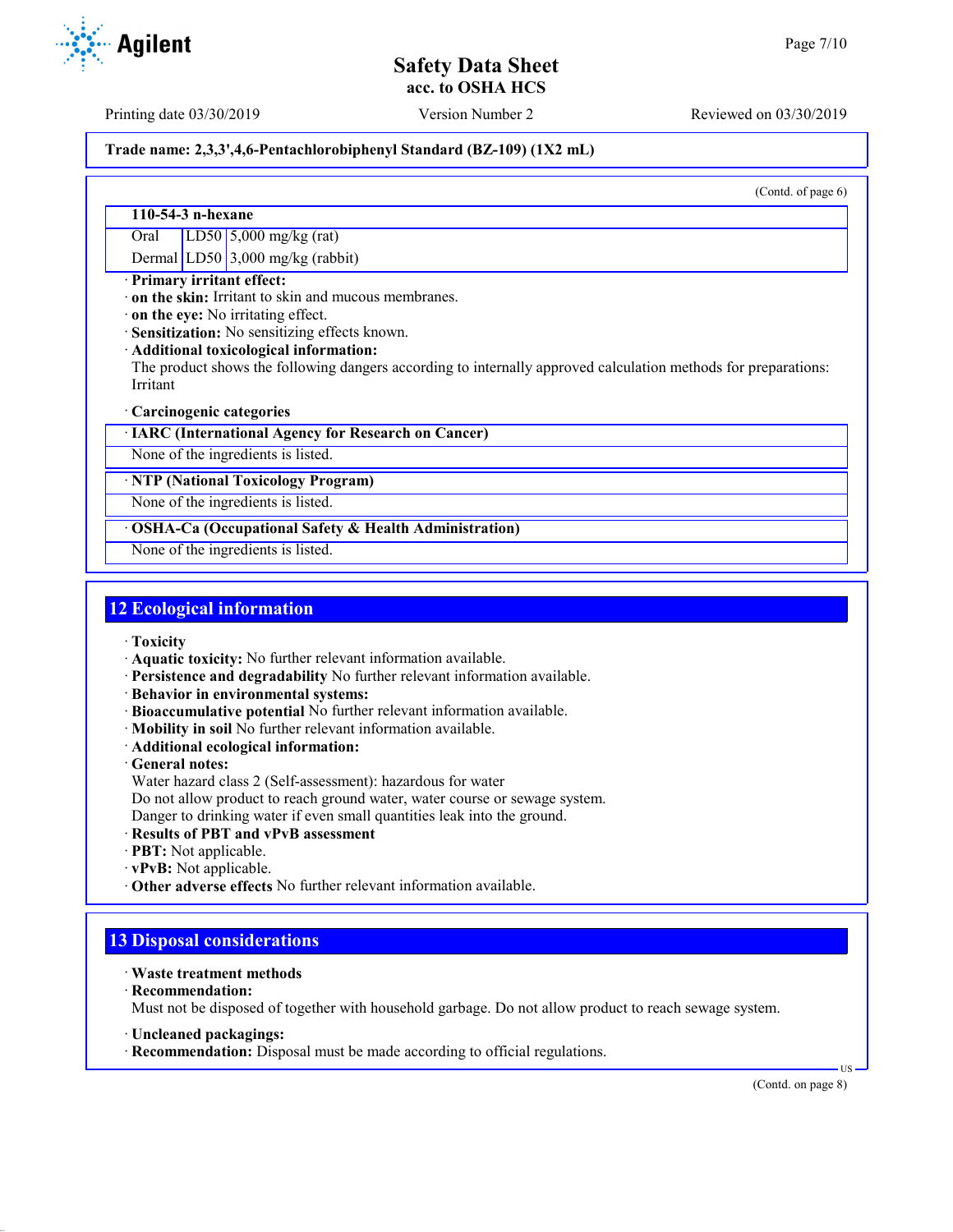Printing date 03/30/2019 Version Number 2 Reviewed on 03/30/2019

# **Trade name: 2,3,3',4,6-Pentachlorobiphenyl Standard (BZ-109) (1X2 mL)**

(Contd. of page 7)

| · UN-Number                                                                |                                                                                                     |
|----------------------------------------------------------------------------|-----------------------------------------------------------------------------------------------------|
| DOT, IMDG, IATA                                                            | <b>UN1208</b>                                                                                       |
| · UN proper shipping name                                                  |                                                                                                     |
| $\cdot$ DOT                                                                | Hexanes mixture                                                                                     |
| $\cdot$ IMDG                                                               | HEXANES mixture, MARINE POLLUTANT                                                                   |
| $·$ <b>IATA</b>                                                            | <b>HEXANES</b> mixture                                                                              |
| · Transport hazard class(es)                                               |                                                                                                     |
| DOT, IATA                                                                  |                                                                                                     |
|                                                                            |                                                                                                     |
| · Class                                                                    | 3 Flammable liquids                                                                                 |
| · Label                                                                    | 3                                                                                                   |
| · IMDG                                                                     |                                                                                                     |
| · Class                                                                    | 3 Flammable liquids                                                                                 |
| · Label                                                                    | 3                                                                                                   |
| · Packing group<br>· DOT, IMDG, IATA                                       | $\mathbf{I}$                                                                                        |
| <b>Environmental hazards:</b>                                              | Product contains environmentally hazardous substances: 2,3,3',4,6-<br>pentachlorobiphenyl, n-hexane |
| · Marine pollutant:                                                        | Symbol (fish and tree)                                                                              |
| · Special precautions for user                                             | Warning: Flammable liquids                                                                          |
| Danger code (Kemler):                                                      | 33                                                                                                  |
| · EMS Number:                                                              | $F-E, S-D$                                                                                          |
| · Stowage Category                                                         | E                                                                                                   |
| Transport in bulk according to Annex II of<br>MARPOL73/78 and the IBC Code | Not applicable.                                                                                     |
| · Transport/Additional information:                                        |                                                                                                     |
| $\cdot$ DOT                                                                |                                                                                                     |
| · Quantity limitations                                                     | On passenger aircraft/rail: 5 L<br>On cargo aircraft only: 60 L                                     |
| $\cdot$ IMDG                                                               |                                                                                                     |
| · Limited quantities (LQ)                                                  | 1 <sub>L</sub>                                                                                      |
| <b>Excepted quantities (EQ)</b>                                            | Code: E2                                                                                            |
|                                                                            | Maximum net quantity per inner packaging: 30 ml                                                     |
|                                                                            | Maximum net quantity per outer packaging: 500 ml                                                    |

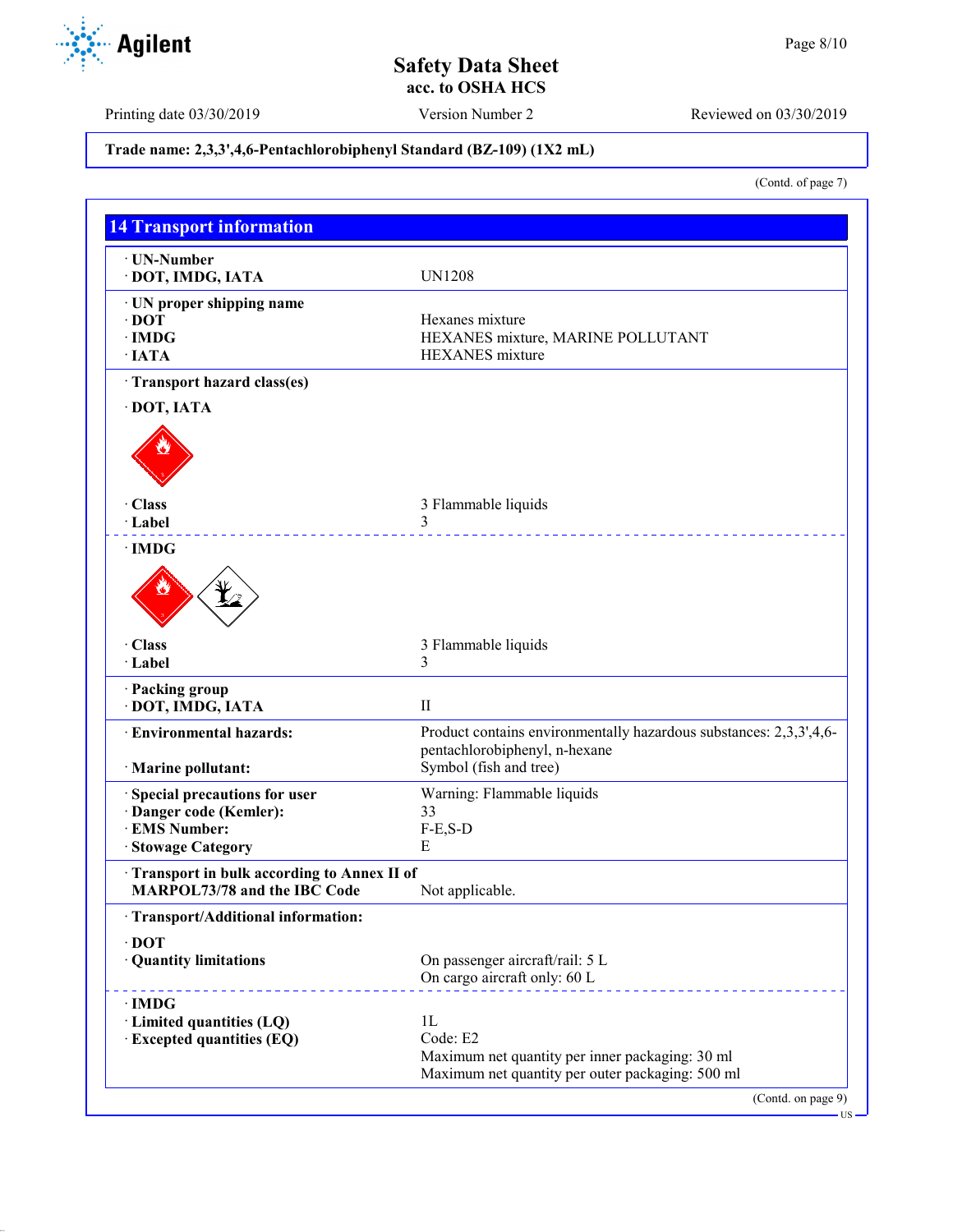(Contd. of page 8)

# **Safety Data Sheet acc. to OSHA HCS**

Printing date 03/30/2019 Version Number 2 Reviewed on 03/30/2019

**Trade name: 2,3,3',4,6-Pentachlorobiphenyl Standard (BZ-109) (1X2 mL)**

· **UN "Model Regulation":** UN 1208 HEXANES MIXTURE, 3, II, ENVIRONMENTALLY HAZARDOUS

# **15 Regulatory information**

· **Safety, health and environmental regulations/legislation specific for the substance or mixture** · **Sara**

· **Section 355 (extremely hazardous substances):**

None of the ingredients is listed.

· **Section 313 (Specific toxic chemical listings):**

110-54-3  $n$ -hexane

· **TSCA (Toxic Substances Control Act):**

110-54-3 n-hexane

· **Proposition 65**

· **Chemicals known to cause cancer:**

None of the ingredients is listed.

· **Chemicals known to cause reproductive toxicity for females:**

None of the ingredients is listed.

· **Chemicals known to cause reproductive toxicity for males:**

110-54-3 n-hexane

· **Chemicals known to cause developmental toxicity:**

None of the ingredients is listed.

· **Carcinogenic categories**

· **EPA (Environmental Protection Agency)**

 $110-54-3$  n-hexane III

· **TLV (Threshold Limit Value established by ACGIH)**

None of the ingredients is listed.

· **NIOSH-Ca (National Institute for Occupational Safety and Health)**

None of the ingredients is listed.

· **Chemical safety assessment:** A Chemical Safety Assessment has not been carried out.

# **16 Other information**

The information contained in this document is based on Agilent's state of knowledge at the time of preparation. No warranty as to its accurateness, completeness or suitability for a particular purpose is expressed or implied.

· **Department issuing SDS:** Document Control / Regulatory

- · **Contact:** regulatory@ultrasci.com
- · **Date of preparation / last revision** 03/30/2019 / 1
- · **Abbreviations and acronyms:**

ADR: Accord européen sur le transport des marchandises dangereuses par Route (European Agreement concerning the International Carriage of Dangerous Goods by Road)

IMDG: International Maritime Code for Dangerous Goods

- DOT: US Department of Transportation
- IATA: International Air Transport Association

(Contd. on page 10)